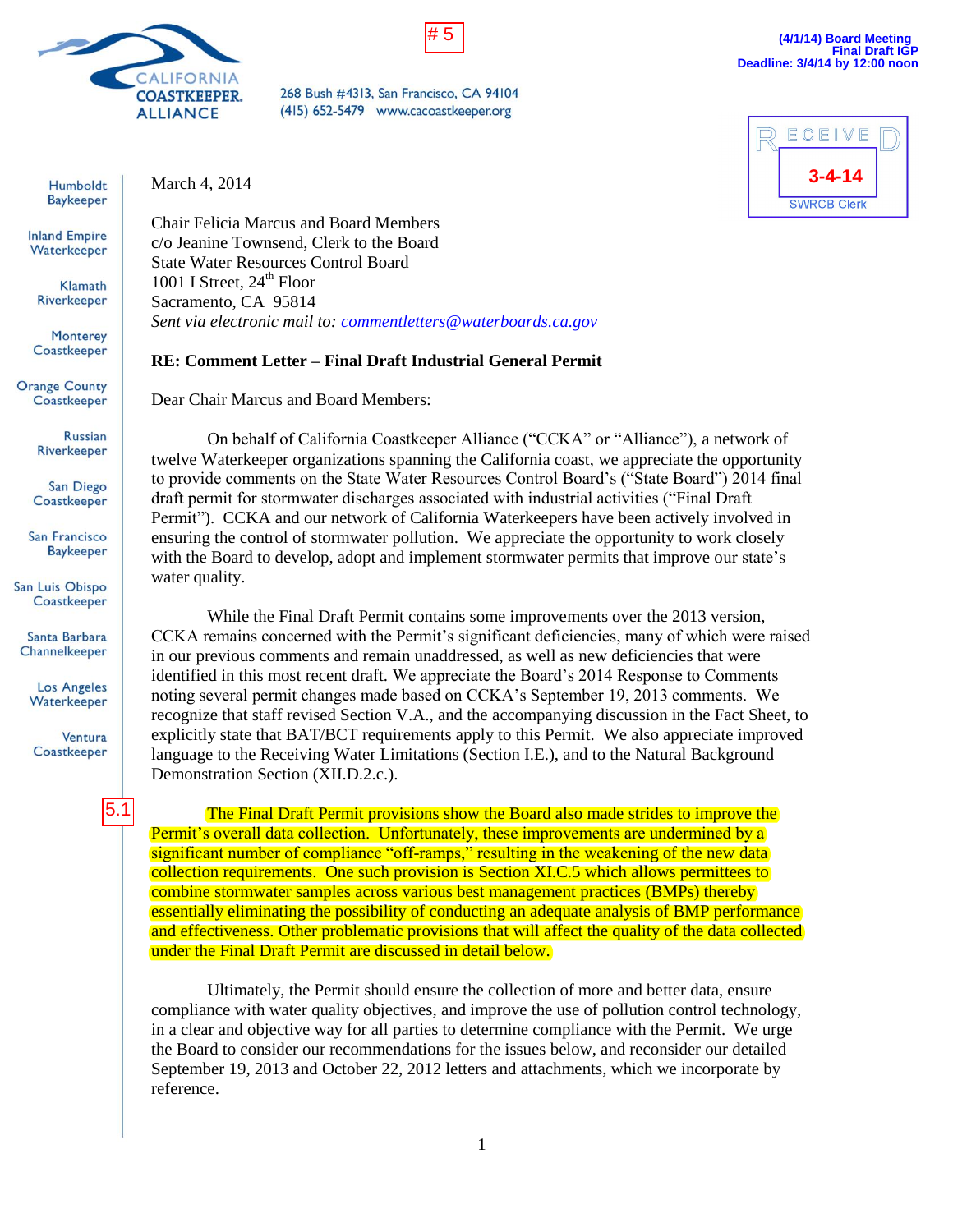#### *1. The Final Draft Permit's volume-based design storm standards remain unclear and insufficient to maintain permit compliance.*   $|5.2|$

First, we recognize and appreciate the State Board incorporating our comments that volume-based design storm calculations must be informed by local rainfall history. However, the Final Draft Permit seems to provide three avenues for determining compliance with volumebased storm standards. The Permit is unclear whether a permittee can either: (1) calculate the retention of a  $85<sup>th</sup>$  percentile 24-hour storm event based on local historic data; (2) calculate the retention of a  $85<sup>th</sup>$  percentile storm event based on the runoff for the facility; or (3) calculate the volume of annual runoff to achieve 80 percent treatment. We continue to maintain that in order to reduce uncertainty regarding compliance for volume-based design standards, and to provide maximum protection to receiving waters as well as maximize water conservation in our droughtplagued state, the Board should set a minimum standard for volume-based controls that ensures capture of all storms up to the 95th percentile event.

It remains unclear how the State Board concluded that advanced BMPs are BAT/BCT. The Response to Comments states that "[i]implementation of the minimum BMPs, in combination with any advanced BMPs necessary to reduce or prevent pollutants in industrial storm water discharges, serve as the basis for compliance with this General Permit's technologybased effluent limitations." However, the Board does not provide any clarification on the types of advanced BMPs being contemplated, or the types of facilities that will need to implement advanced BMPs to meet the technology based effluent limitations. Moreover, the technologybased effluent limitations must meet the BAT/BCT standards of the Clean Water Act, but there is no evidence in the record that the Board has conducted the analysis required to establish these effluent limitations. This is particularly problematic with respect to the design storm standards. With respect to these standards, the Response to Comments states that the "design storm standard" was based on research demonstrating that the standard represents the maximized treatment volume cut-off at the point of diminishing returns for rainfall/runoff frequency." Yet, the State Board does not provide a proper analysis to determine whether this conclusion is consistent with the required considerations such that the proposed standard meets BAT. The Board must provide a technical analysis justifying its "diminishing return" conclusion; otherwise its development of the design storm aspects of its technology-based effluent limitations has not proceeded in the manner required by the Clean Water Act. 5.3

#### *2. The Final Draft Permit fails to provide required protections to ensure that discharges do not cause or contribute to exceedances of water quality standards for receiving waters.*

We recognize and appreciate the Board's attempt to strengthen the Permit's Receiving Water Limitations language. However, despite these revisions, the Permit remains confusing by retaining the following two sentences from Finding 37: "Water quality standards apply to the quality of the receiving water, not the quality of the industrial storm water discharge. Therefore, compliance with the receiving water limitations generally cannot be determined solely by the effluent water quality characteristics." For the reasons provided in our September 19, 2013 comments, we believe this language should be deleted from the Permit.

5.4

The only legally correct interpretation of these statements in Finding 37 is that: (a) by definition water quality standards are pollutant criteria necessary to protect beneficial uses of receiving waters, and (b) determining compliance with receiving water limitations requires application of the governing rules for such determinations. For example, in the case of pollutants with water quality criteria established in the California Toxics Rule (CTR), the rules require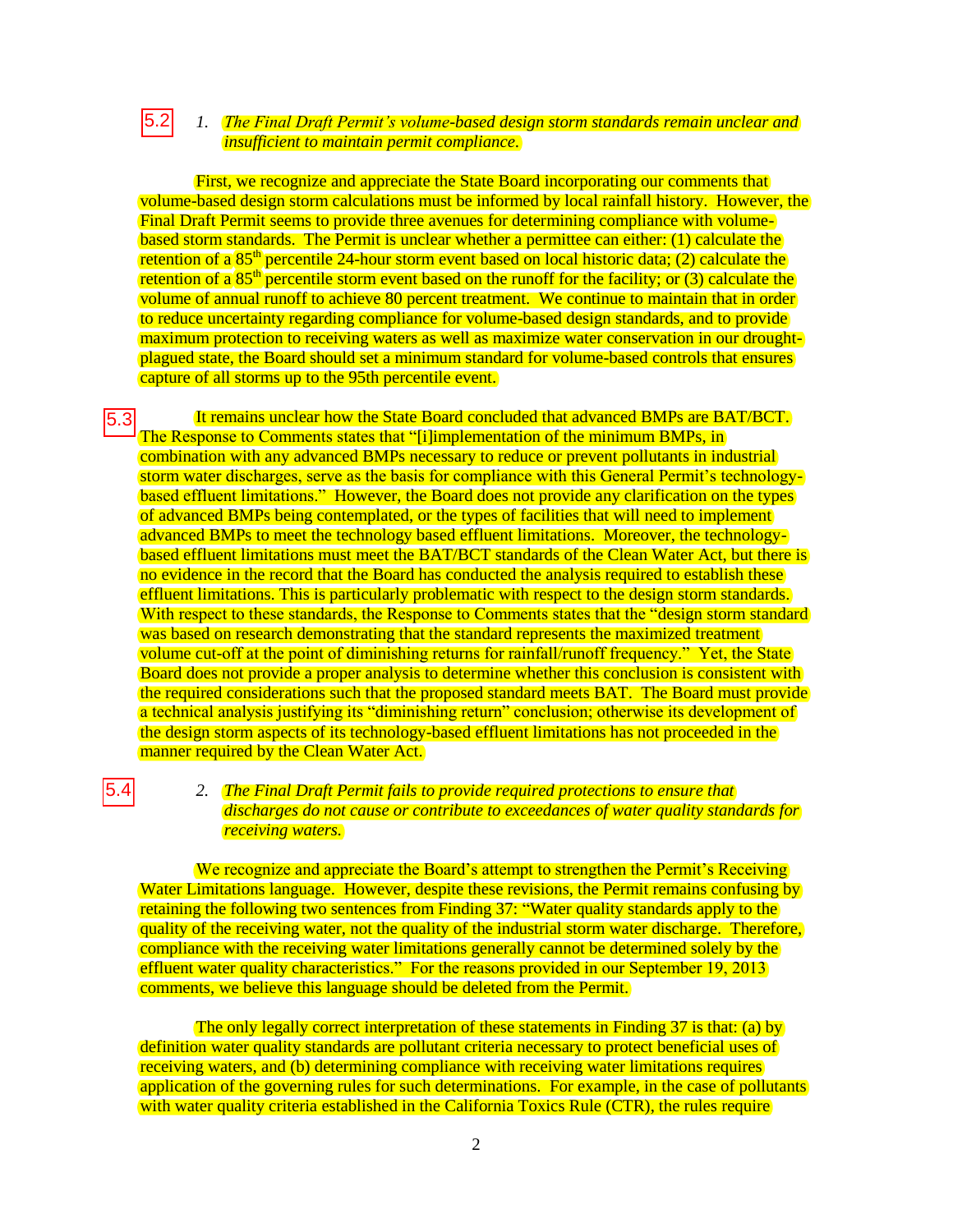application of the CTR criteria end-of-pipe, or establishment of a mixing zone and associated monitoring obligations. The Final Draft Permit does not establish a mixing zone for any dischargers. So while we do not disagree that the water quality standards apply in receiving waters, the only way to evaluate compliance with the Receiving Water Limitations under the Final Draft Permit is with reference to the effluent water quality characteristics.

If the Board intends to retain the above language from Finding 37, we request clarification on whether the Board considers the required monitoring in the Final Draft Permit to be sufficient to determine compliance with water quality standards. The only relevant information the Final Draft Permit requires industrial stormwater dischargers to collect is end-ofpipe effluent data, not receiving water quality data. It is well-established that every NPDES permit must include discharge monitoring sufficient to determine compliance with all permit limits—in this case, the Final Draft Permit's Receiving Water Limitations. As recently explained by the 9<sup>th</sup> Circuit Court of Appeals:

[T]he Clean Water Act requires every NPDES permittee to monitor its discharges into the navigable waters of the United States in a manner sufficient to determine whether it is in compliance with the relevant NPDES permit. 33 U.S.C. § 1342(a)(2); 40 C.F.R. § 122.44(i)(1) ("[E]ach NPDES permit shall include conditions meeting the following . . . monitoring requirements . . . to assure compliance with permit limitations."). That is, an NPDES permit is unlawful if a permittee is not required to effectively monitor its permit compliance.<sup>1</sup>

The Final Draft Permit also states that "[t]his General Permit contains monitoring requirements that are necessary to determine whether pollutants are being discharged, and whether response actions are necessary. Data and information resulting from the monitoring will assist in Dischargers' evaluations of BMP effectiveness and compliance with this General Permit." While assisting dischargers and the Board with evaluating compliance is laudable, the law requires that the Permit contain monitoring that is effective in determining compliance with the Permit's provisions, including the Final Draft Permit's Receiving Water Limitations. We therefore ask the Board to confirm that the existing monitoring requirements in the Final Draft Permit are sufficient to determine compliance with Receiving Water Limitations.

 $5.5$ 

### *3. The Recent Revisions to the Sampling Analysis Reporting Provision (Section XI.11 and Table 2) Will Create Confusion and Undermine the NAL Feedback Loop and Protection of Water Quality.*

The revisions to the Final Draft Permit's provisions on Sampling Analysis Reporting include deleting the detection limits from Table 2, revising the reporting requirements related to sample results below the method detection limit and reporting limits, and revising how results reported below the reporting limit will be analyzed when averaging results for purposes of comparison with the NALs. We understand and generally agree with the State Board's decision regarding the removal of the detection limits from Table 2, though we believe that including detection limits would be more appropriate to ensure that if (and when) dischargers "propose alternative test methods with substantially similar or more stringent method detection limits" there is no confusion about the method detection limits that must be met with the proposed alternative method.

 $\overline{a}$ <sup>1</sup> *NRDC v. County of L.A.*, 2013 U.S. App. LEXIS 16416, 36 (9th Cir. 2013).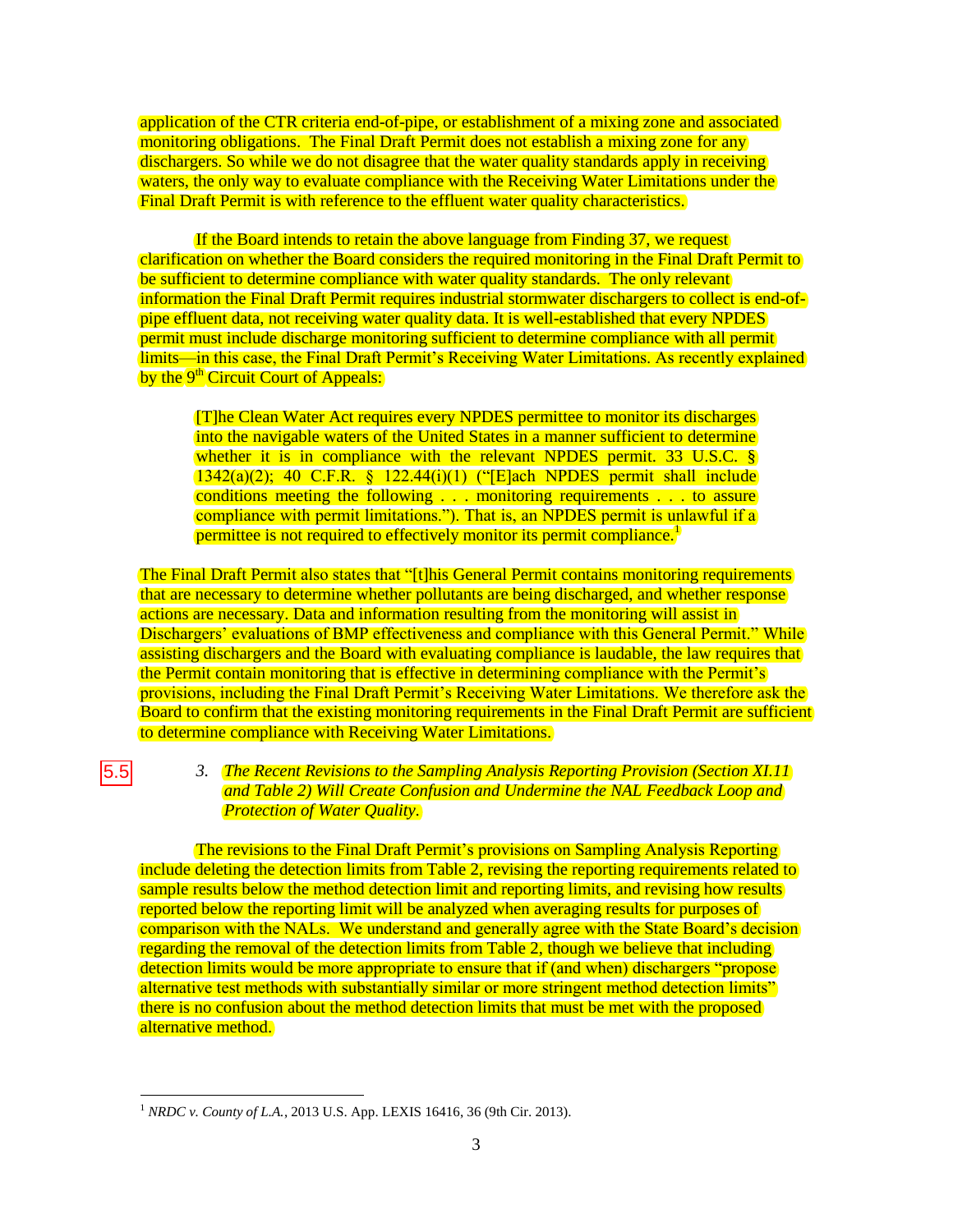The State Board's justification for removing the "method detection limit" is that "[t]he Permit has been edited to remove the method detection limit column since it is unnecessary. By specifying the test method, the Permit is implicitly identifying the appropriate test sensitivity necessary to provide a range of low to high sampling results. The test methods have method levels that are below the NALs." *See, e.g.,* Response to Comment 45/5. This change to Table 2, and the associated changes to the reporting requirements, will only add confusion for dischargers. First, it is entirely unclear what the Board means by the term "method limit." A 'method level' is an unspecified term, and while EPA's methods state a minimum detection level (MDL), the laboratory reporting limits (RL) could be above relevant NALs or applicable water quality standards. If the State Board's reference to "method levels" refers to standardized "Minimum Levels" as that term is defined in the glossary, then these "method levels" should be specified to ensure standardized data collection under this Permit. Absent this specification, dischargers will be free to use laboratories with widely variable Minimum Levels, and as a result the consistency of data collected will not be assured. To avoid this confusion, we request that the State Board require dischargers to have their samples analyzed so to ensure accuracy to a certain Minimum Level. Further, this Minimum Level must be established to ensure that data collected allows for effective comparison to both the NALs and applicable water quality standards.

Finally, the State Board's proposed method for averaging sample results – which includes having SMARTS consider sample analysis results that are below the Minimum Levels as zero (0) for purposes of averaging and comparison the NALs is not scientifically defensible. Often, stormwater constituents are not detected above Minimum Levels, however this does not mean the constituent is not present. Further, without requiring Minimum Levels to be well below the NALs, there is no certainty any useful data will be collected. Depending on the quantity of nondetections and the method of data analysis, differences in mean concentrations from water quality data sets have ranged from 1 to 70 percent.<sup>2</sup> These differences in mean concentrations were found by studies to have significant impacts on estimation of constituent mass loading.<sup>3</sup> It is more scientifically defensible to use other methods for generating stormwater statistics - notably Regression On Order Statistics (ROS). We recommend that the State Board require ROS and to have SMARTS be able to do these calculations automatically.

As a practical matter, treating results below the Minimum Levels as zero (0) could easily lead to skewed results of the averaging process, and undermine the usefulness and intended water quality protections of the NAL-based feedback loop. The State Board should adopt a method for incorporating sample results below Minimum Levels into the calculation of averages to ensure the effectiveness of its NALs to protect water quality.

### *4. The Permit cannot disregard stormwater discharges associated with regulated activities that are commingled with stormwater from "non-industrial" sources, or with "natural background" pollutants.*

Final Draft Permit Section XII.D.2.b.i., allows a Discharger to disregard a pollutant(s) in their stormwater discharge if they claim it is "attributable solely to the presence of non-industrial pollutant sources," or is "attributable to ….. natural background" pollutants. However, this regulatory exemption is contrary to the definition of stormwater associated with an industrial activity, which is what the permit is required to regulate. We re-emphasize that commingled nonindustrial stormwater should not be excused in the Final Permit. This section allows for

 $\overline{a}$ 

5.6

<sup>2</sup> *See* Kayhanian et al., Impacts on Non-detects in water quality data on estimation of constituent mass loading, Water Sci.Technol. 45 (9): 219-25, (2002).

<sup>3</sup> *Id*.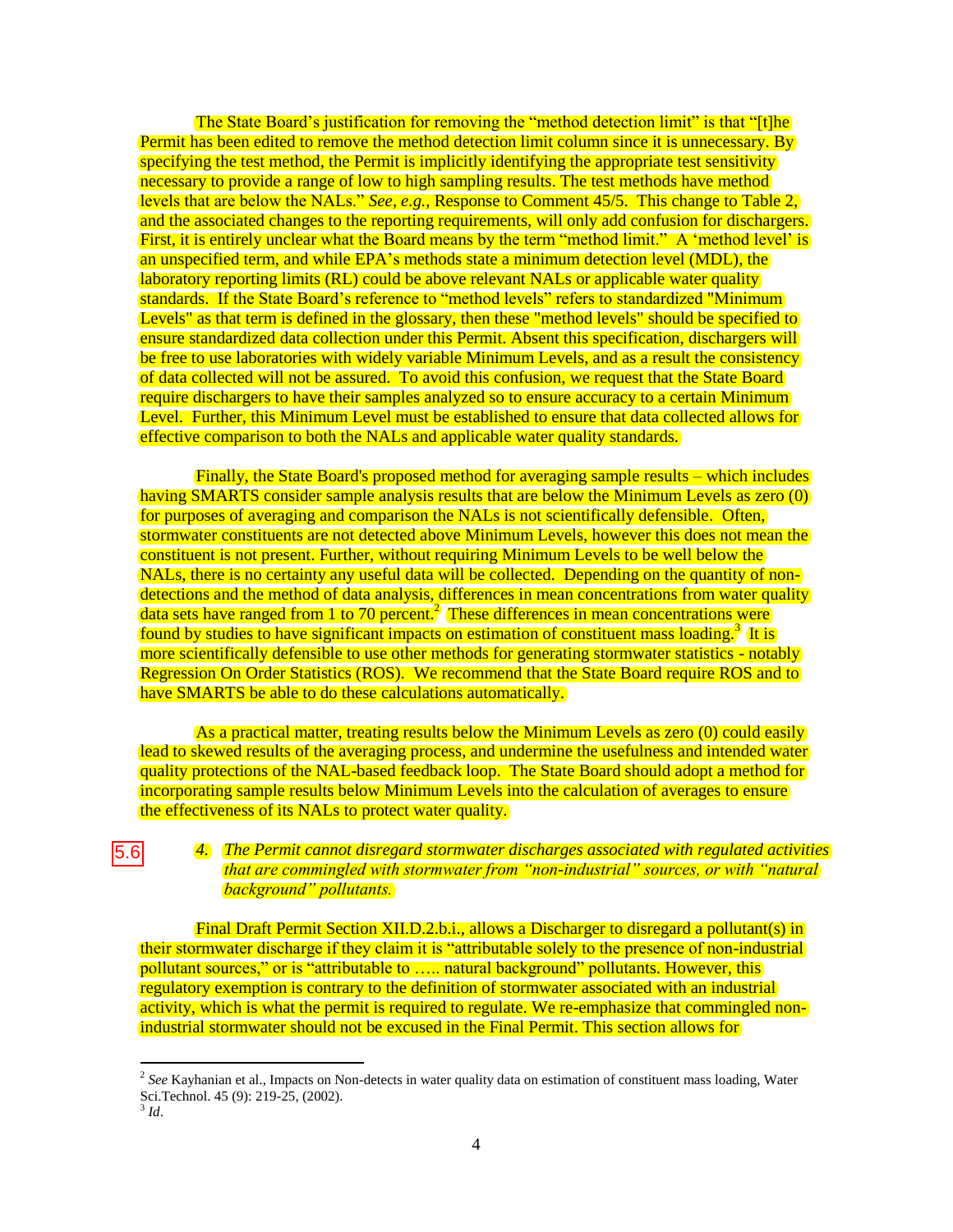commingling and run-on from non-industrial stormwater, thus diluting monitoring results effectiveness for evaluating on-site BMPs and protecting water quality. Furthermore, allowing an exemption for commingled non-industrial stormwater constitutes backsliding from the 1999 Permit, which did not excuse commingled non-industrial stormwater, required a permittee to prevent run-on when possible and address it when not, and was silent as to "background" pollutants. This Section should be revised to require continued regulation of stormwater associated with industrial activity.

#### *5. Temporary suspension of an industrial facility's monitoring requirements should only be allowed on a strict basis.*   $|5.7|$

The Final Draft Permit has been revised to allow facilities with temporary suspended industrial activities to also suspend monitoring requirements. We are concerned that this additional "off-ramp" will allow industrial facilities to suspend monitoring requirements during a qualified storm event in order to avoid enforcement. For example, in the Los Angeles Region facilities in certain industries, such as pre-production plastic pellets, routinely suspend operations for ten or more calendar days during the Christmas/New Year holiday period or during the winter season due to lowered demand for their products. This is exactly the time when a significant rain event and, during the current drought period, perhaps the only rain event may occur at a particular industrial site. Yet under the Final Draft Permit, a facility will be allowed to avoid collecting a stormwater sample during the wet season because of its decision to suspend operations. Insufficient stormwater monitoring data for such an industrial facility will essentially deprive the facility from adequately assessing the effectiveness of its BMPs and its compliance with the Permit. Moreover, this provision, which will potentially result in the collection of less stormwater samples, certainly contradicts State Board staff's stated goal of generating ample amount of high quality monitoring data. For this reason, the exemption in Section X.H.3 of the Final Draft Permit should be removed.

If the Board intends to go forward with allowing suspended industrial facilities to also suspend monitoring, we request the Permit require the delay be more than ten consecutive calendar days. We also request the permittee be required to provide further explanation as to why it is necessary for their monitoring to be suspended. Finally, we request the Board explain why it is allowing Dischargers to suspend monitoring activities, and provide clarification to Regional Water Boards that a request for temporary suspension should be denied for a facility attempting to circumvent enforcement during the wet season.

# 5.8

#### *6. The Final Draft Permit continues to omit a framework and timeframe to evaluate data and develop numeric limits.*

We continue to be disappointed that the Final Draft Permit fails to meaningfully evaluate extant data readily available to establish and include numeric limits for toxic chemicals associated with stormwater runoff from the thousands of industrial facilities across California. This is despite demonstration that such limits are feasible and currently being attained by the majority of industrial sites.

The Final Draft Permit states that "the State Water Board expects that this [Permit's data collection] and assessment process will provide information necessary to determine the feasibility of numeric effluent limitations for industrial dischargers in the next reissuance of this General Permit, consistent with the State Water Board Storm Water Panel of Experts' June 2006 Recommendations." During the timeframe between the adoption of the Final Draft Permit and the implementation date of July 2015, we believe that the Board should develop a framework for